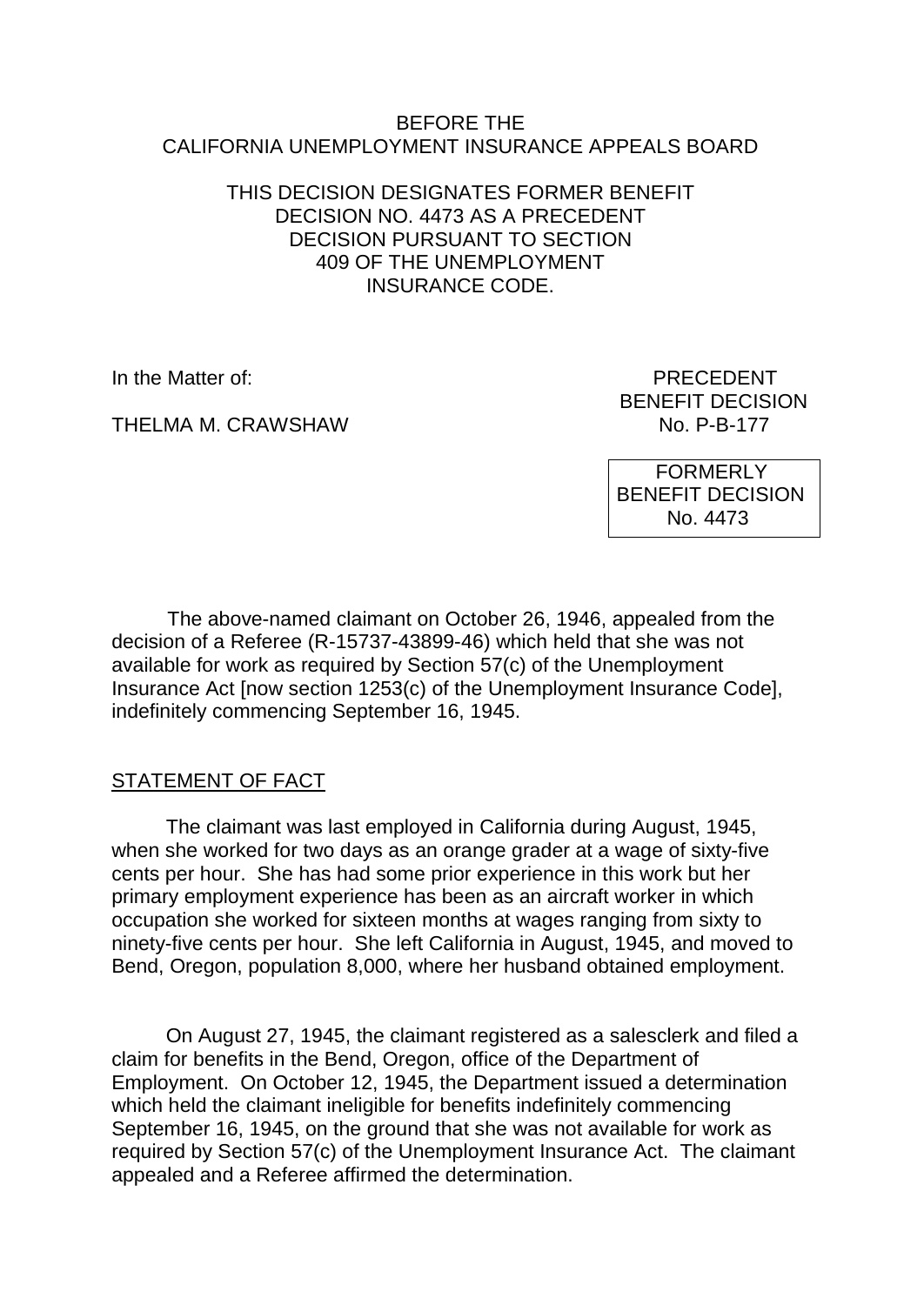At all times since moving to Bend, the claimant has been willing to accept any type of work that she might reasonably be expected to perform, and she will accept employment at rates of pay which prevail in the locality. A representative of the local office in Bend testified that there is work in the locality for salesclerks and in other occupations for which the claimant could qualify. The claimant has made numerous applications for work as a salesclerk and as a hotel maid; however, prior to October 15, 1945, the claimant was unable to arrange regular care for her four-year-old child and therefore she could not accept full-time work during normal working hours. On October 15, 1945, she made arrangements for the care of her child and informed the local employment office that she would accept any work without restrictions as to hours of work. In October, 1946, the claimant obtained temporary employment as an enumerator which was the only work offered to her by the local employment office.

## REASON FOR DECISION

Under the above facts and in conformity with numerous prior decisions, it is our opinion that when the claimant moved to Bend, Oregon, and because of domestic responsibilities was unable to offer her services to the labor market with any reasonable degree of regularity or certainty, she placed herself outside of any reasonable labor market for her services. Therefore, the claimant did not meet the availability requirements of Section 57(c) of the Act [now section 1253(c) of the Unemployment Insurance Code] until October 15, 1945. On such date the claimant advised the local office that arrangements had been made for the care of her child and she was then willing to accept any suitable employment without unreasonable restrictions or limitations, thereby becoming available for work under the Act.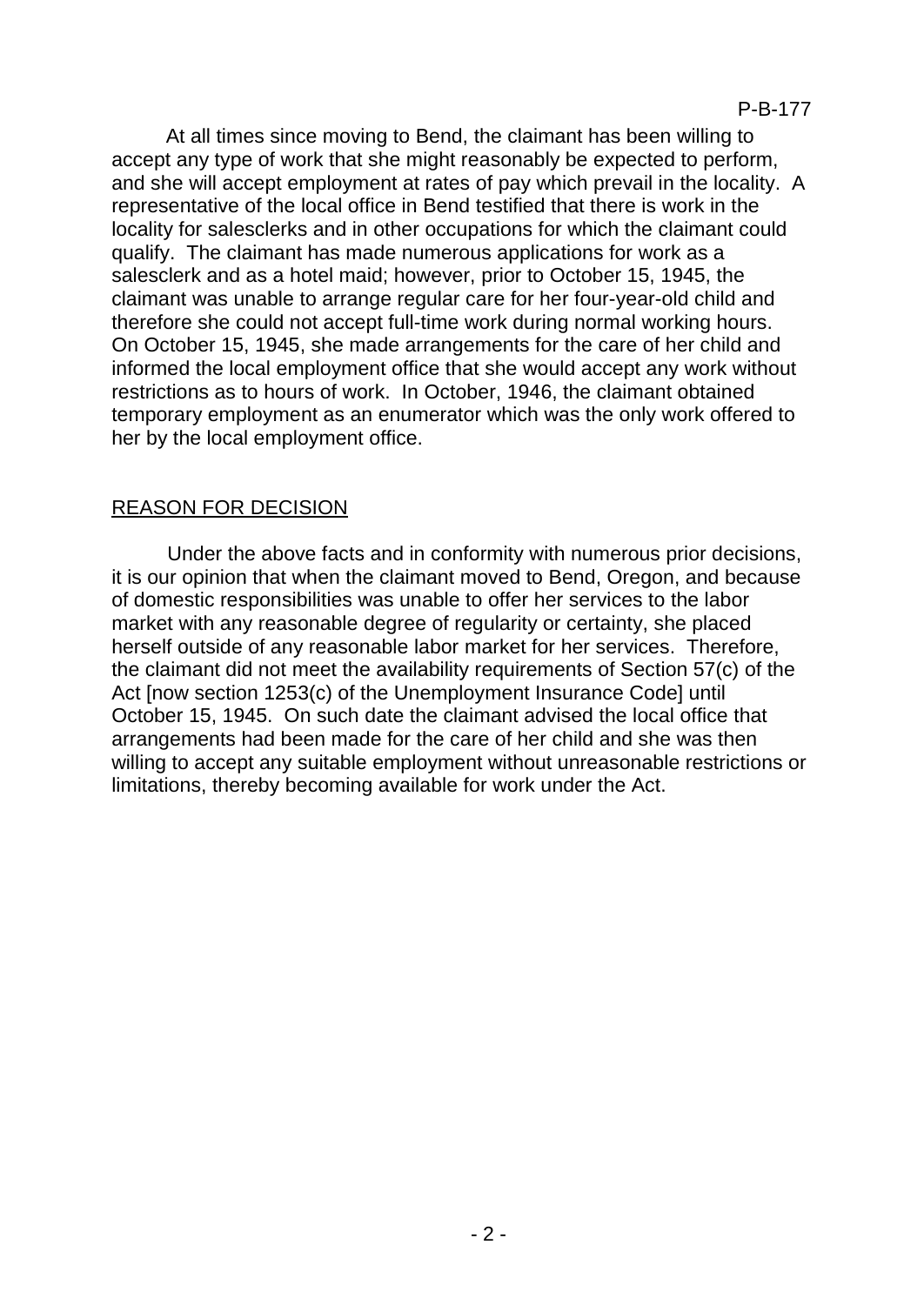### DECISION

The decision of the Referee is modified. The claimant is held not available for work from September 16, 1945, through October 14, 1945, and benefits are denied for such period. The claimant is held available for work commencing October 15, 1945, and benefits are allowed on and after such date provided the claimant is otherwise eligible.

Sacramento, California, January 6, 1976

### CALIFORNIA UNEMPLOYMENT INSURANCE APPEALS BOARD

DON BLEWETT, Chairperson

MARILYN H. GRACE

CARL A. BRITSCHGI

RICHARD H. MARRIOTT

DISSENTING - Written Opinion Attached

HARRY K. GRAFE